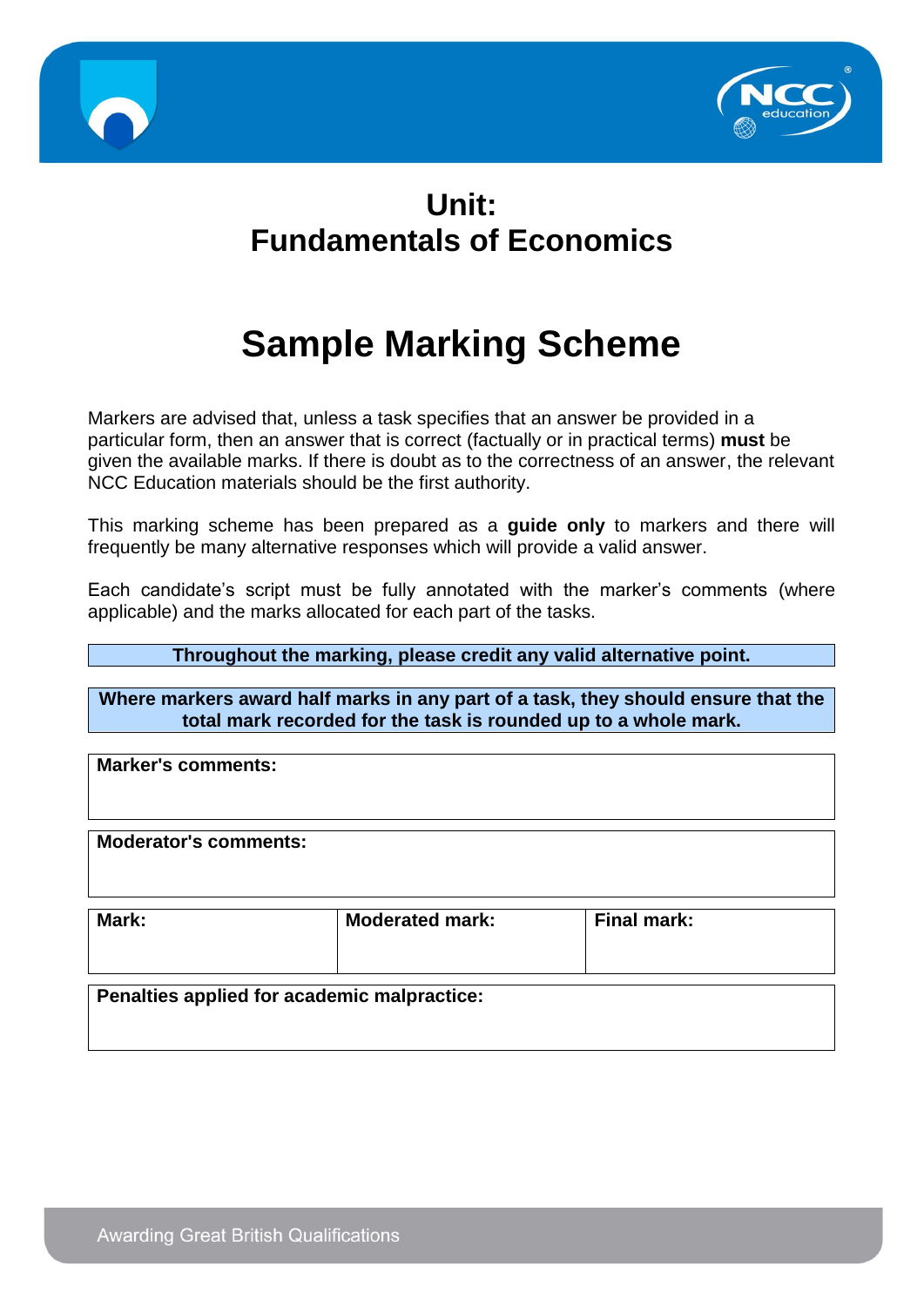# **Task 1 (LO1)– 25 Marks**

#### **Scenario**

On 27 April 2020, the benchmark West Texas Intermediate (WTI) crude oil price was \$12.64 per barrel. For most of 2019, WTI crude oil had been trading in the range of \$55.00 - \$65.00 per barrel.

a) Analyse why the WTI benchmark crude oil price fell to this extent, using a supply and demand diagram to illustrate your analysis. (13 marks)

| 0-3 marks                                                                                                           | 4 marks                                                                                                               | 5-7 marks                                                                                                           | 8-9 marks                                                                                                                            | <b>10-13 marks</b>                                                                                                             |
|---------------------------------------------------------------------------------------------------------------------|-----------------------------------------------------------------------------------------------------------------------|---------------------------------------------------------------------------------------------------------------------|--------------------------------------------------------------------------------------------------------------------------------------|--------------------------------------------------------------------------------------------------------------------------------|
| <b>Provides basic</b><br>interpretation<br>and analysis of<br>why crude oil<br>prices fell.                         | <b>Provides limited</b><br>interpretation<br>and analysis of<br>why crude oil<br>prices fell.                         | <b>Provides</b><br>consistent<br>interpretation<br>and analysis of<br>why crude oil<br>prices fell.                 | <b>Provides critical</b><br>interpretation<br>and analysis of<br>why crude oil<br>prices fell.                                       | <b>Provides</b><br>consistently<br>critical<br>interpretation and<br>analysis of why<br>crude oil prices<br>fell.              |
| Demonstrates a<br>basic ability to<br>contextualise<br>answer using an<br>accurate supply<br>and demand<br>diagram. | Demonstrates a<br>limited ability to<br>contextualise<br>answer using an<br>accurate supply<br>and demand<br>diagram. | Demonstrates a<br>sound ability to<br>contextualise<br>answer using an<br>accurate supply<br>and demand<br>diagram. | Demonstrates a<br>consistently<br>strong ability to<br>contextualise<br>answer using an<br>accurate supply<br>and demand<br>diagram. | Demonstrates a<br>comprehensive<br>ability to<br>contextualise<br>answer using an<br>accurate supply<br>and demand<br>diagram. |

b) Discuss the THREE (3) items that are assumed constant when a demand curve is drawn. Which, if any, of the three *changed* in relation to the market for crude oil in early 2020? (12 marks)

**0-3 marks 4 marks 5-6 marks 7-8 marks 9-12 marks** *Provides a basic attempt to evaluate the three constant items. Provides a limited attempt to evaluate the three constant items. Provides a consistent attempt to evaluate the three constant items. Provides a critical attempt to evaluate the three constant items. Provides a consistently critical attempt to evaluate the three constant items. Provides a basic supported judgement relating to crude Provides a limited supported judgement Provides a consistently supported judgement Provides a comprehensive supported judgement Provides a critical and comprehensive supported*

*relating to crude* 

*relating to crude* 

*oil price changes.*

*oil price changes.*

#### **(Total 25 marks)**

*oil price changes.* *relating to crude* 

*oil price changes.* *judgement relating to crude oil price changes.*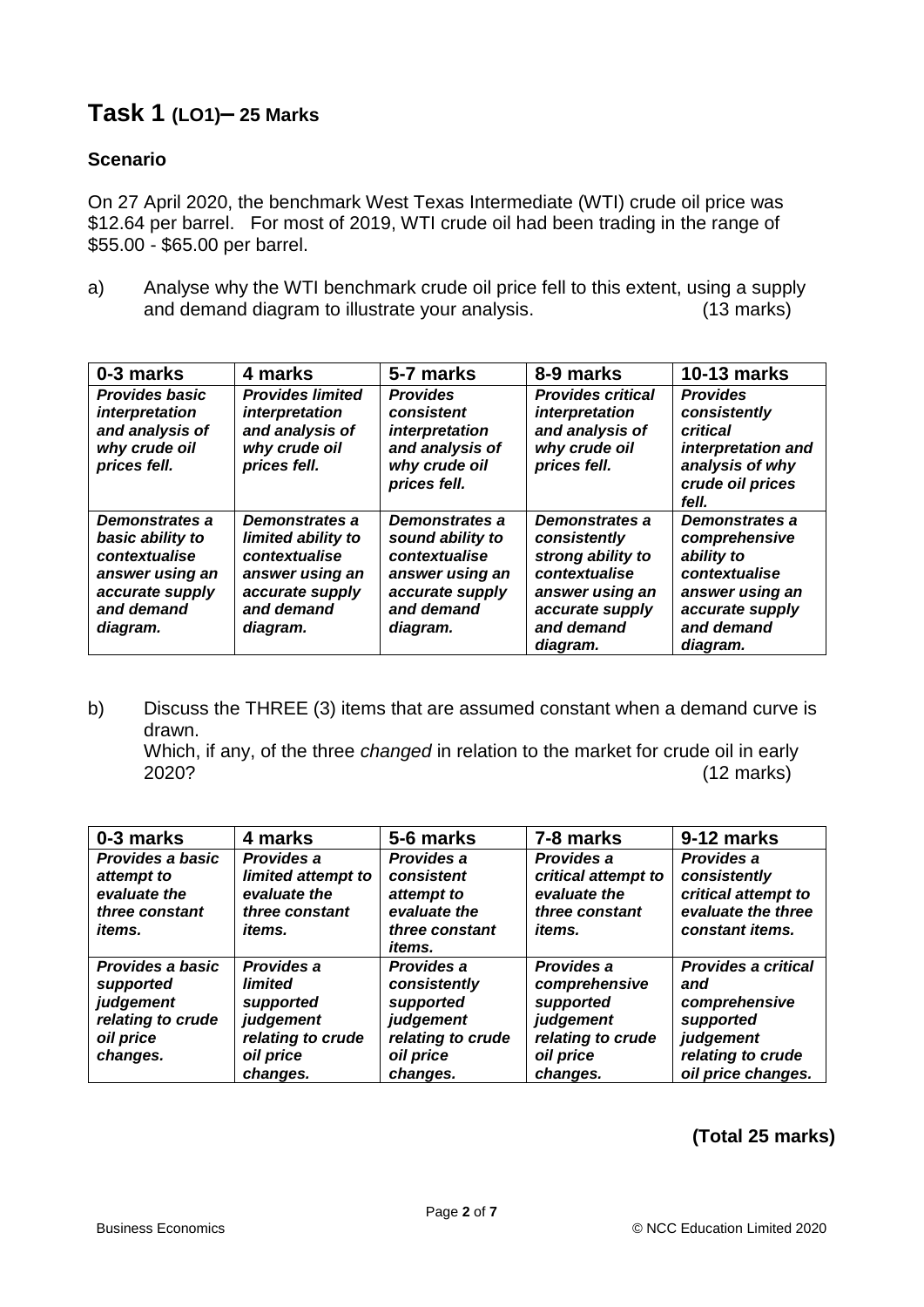### **Task 2 (LO2)– 25 Marks**

a) Certain markets have features that make them more "contestable" than others.

Evaluate the implications for a firm operating as a pure monopolist in its own country, of the international market becoming contestable. You should use research to support your answer. (10 marks)

| 0-2 marks                                                                                                                                                               | 3 marks                                                                                                                                                                           | 4-5 marks                                                                                                                                                                                          | 6 marks                                                                                                                                                               | 7-10 marks                                                                                                                                                                                                                           |
|-------------------------------------------------------------------------------------------------------------------------------------------------------------------------|-----------------------------------------------------------------------------------------------------------------------------------------------------------------------------------|----------------------------------------------------------------------------------------------------------------------------------------------------------------------------------------------------|-----------------------------------------------------------------------------------------------------------------------------------------------------------------------|--------------------------------------------------------------------------------------------------------------------------------------------------------------------------------------------------------------------------------------|
| Provides a basic                                                                                                                                                        | Provides a                                                                                                                                                                        | Provides a                                                                                                                                                                                         | Provides a                                                                                                                                                            | Provides a                                                                                                                                                                                                                           |
| attempt to                                                                                                                                                              | limited attempt to                                                                                                                                                                | consistent                                                                                                                                                                                         | critical attempt to                                                                                                                                                   | consistently                                                                                                                                                                                                                         |
| evaluate the                                                                                                                                                            | evaluate the                                                                                                                                                                      | attempt to                                                                                                                                                                                         | evaluate the                                                                                                                                                          | critical attempt to                                                                                                                                                                                                                  |
| <i>implications of</i>                                                                                                                                                  | <i>implications of</i>                                                                                                                                                            | evaluate the                                                                                                                                                                                       | <i>implications of</i>                                                                                                                                                | evaluate the                                                                                                                                                                                                                         |
| international                                                                                                                                                           | <i>international</i>                                                                                                                                                              | implications of                                                                                                                                                                                    | international                                                                                                                                                         | implications of                                                                                                                                                                                                                      |
| markets being                                                                                                                                                           | markets being                                                                                                                                                                     | international                                                                                                                                                                                      | markets being                                                                                                                                                         | international                                                                                                                                                                                                                        |
|                                                                                                                                                                         |                                                                                                                                                                                   |                                                                                                                                                                                                    |                                                                                                                                                                       |                                                                                                                                                                                                                                      |
|                                                                                                                                                                         |                                                                                                                                                                                   |                                                                                                                                                                                                    |                                                                                                                                                                       |                                                                                                                                                                                                                                      |
|                                                                                                                                                                         |                                                                                                                                                                                   |                                                                                                                                                                                                    |                                                                                                                                                                       |                                                                                                                                                                                                                                      |
|                                                                                                                                                                         |                                                                                                                                                                                   |                                                                                                                                                                                                    |                                                                                                                                                                       |                                                                                                                                                                                                                                      |
|                                                                                                                                                                         |                                                                                                                                                                                   |                                                                                                                                                                                                    |                                                                                                                                                                       |                                                                                                                                                                                                                                      |
|                                                                                                                                                                         |                                                                                                                                                                                   |                                                                                                                                                                                                    |                                                                                                                                                                       |                                                                                                                                                                                                                                      |
|                                                                                                                                                                         |                                                                                                                                                                                   |                                                                                                                                                                                                    |                                                                                                                                                                       |                                                                                                                                                                                                                                      |
|                                                                                                                                                                         |                                                                                                                                                                                   |                                                                                                                                                                                                    |                                                                                                                                                                       |                                                                                                                                                                                                                                      |
|                                                                                                                                                                         |                                                                                                                                                                                   |                                                                                                                                                                                                    |                                                                                                                                                                       |                                                                                                                                                                                                                                      |
|                                                                                                                                                                         |                                                                                                                                                                                   |                                                                                                                                                                                                    |                                                                                                                                                                       |                                                                                                                                                                                                                                      |
|                                                                                                                                                                         |                                                                                                                                                                                   |                                                                                                                                                                                                    |                                                                                                                                                                       |                                                                                                                                                                                                                                      |
|                                                                                                                                                                         |                                                                                                                                                                                   |                                                                                                                                                                                                    |                                                                                                                                                                       |                                                                                                                                                                                                                                      |
|                                                                                                                                                                         |                                                                                                                                                                                   |                                                                                                                                                                                                    |                                                                                                                                                                       |                                                                                                                                                                                                                                      |
| contestable for<br>domestic, pure<br>monopoly<br>markets.<br>Can basically<br>identify, adapt<br>and use<br>appropriate<br>research to<br>support basic<br>conclusions. | contestable for<br>domestic, pure<br>monopoly<br>markets.<br>In a limited way,<br>can identify,<br>adapt and use<br>appropriate<br>research to<br>support limited<br>conclusions. | markets being<br>contestable for<br>domestic, pure<br>monopoly<br>markets.<br>Can adequately<br>identify, adapt<br>and use<br>appropriate<br>research to<br>support<br>appropriate<br>conclusions. | contestable for<br>domestic, pure<br>monopoly<br>markets.<br>Can soundly<br>identify, adapt<br>and use<br>appropriate<br>research to<br>support sound<br>conclusions. | markets being<br>contestable for<br>domestic, pure<br>monopoly<br>markets.<br><b>Can coherently</b><br>identify, adapt<br>and use<br>appropriate<br>research to reach<br>well supported<br>and highly<br>appropriate<br>conclusions. |

b) "Monopolies are usually regarded as working against the interests of society."

Discuss (with the use of supporting research) arguments that are in support of **and** in contrast to, the above statement. (15 marks)

| 0-4 marks                                                                                                  | 5 marks                                                                                                              | 6-8 marks                                                                                                            | 9-10 marks                                                                                               | <b>11-15 marks</b>                                                                                                                              |
|------------------------------------------------------------------------------------------------------------|----------------------------------------------------------------------------------------------------------------------|----------------------------------------------------------------------------------------------------------------------|----------------------------------------------------------------------------------------------------------|-------------------------------------------------------------------------------------------------------------------------------------------------|
| <b>Provides a basic</b><br>attempt to<br>evaluate the role<br>of monopolies<br>within society.             | Provides a<br>limited attempt to<br>evaluate the role<br>of monopolies<br>within society.                            | Provides a<br>consistent<br>attempt to<br>evaluate the role<br>of monopolies<br>within society.                      | Provides a<br>critical attempt to<br>evaluate the role<br>of monopolies<br>within society.               | Provides a<br>consistently<br>critical attempt to<br>evaluate the role<br>of monopolies<br>within society.                                      |
| Can basically<br>identify, adapt<br>and use<br>appropriate<br>research to<br>support basic<br>conclusions. | In a limited way,<br>can identify,<br>adapt and use<br>appropriate<br>research to<br>support limited<br>conclusions. | Can adequately<br>identify, adapt<br>and use<br>appropriate<br>research to<br>support<br>appropriate<br>conclusions. | Can soundly<br>identify, adapt<br>and use<br>appropriate<br>research to<br>support sound<br>conclusions. | Can coherently<br>identify, adapt<br>and use<br>appropriate<br>research to reach<br>well supported<br>and highly<br>appropriate<br>conclusions. |

#### **(Total 25 marks)**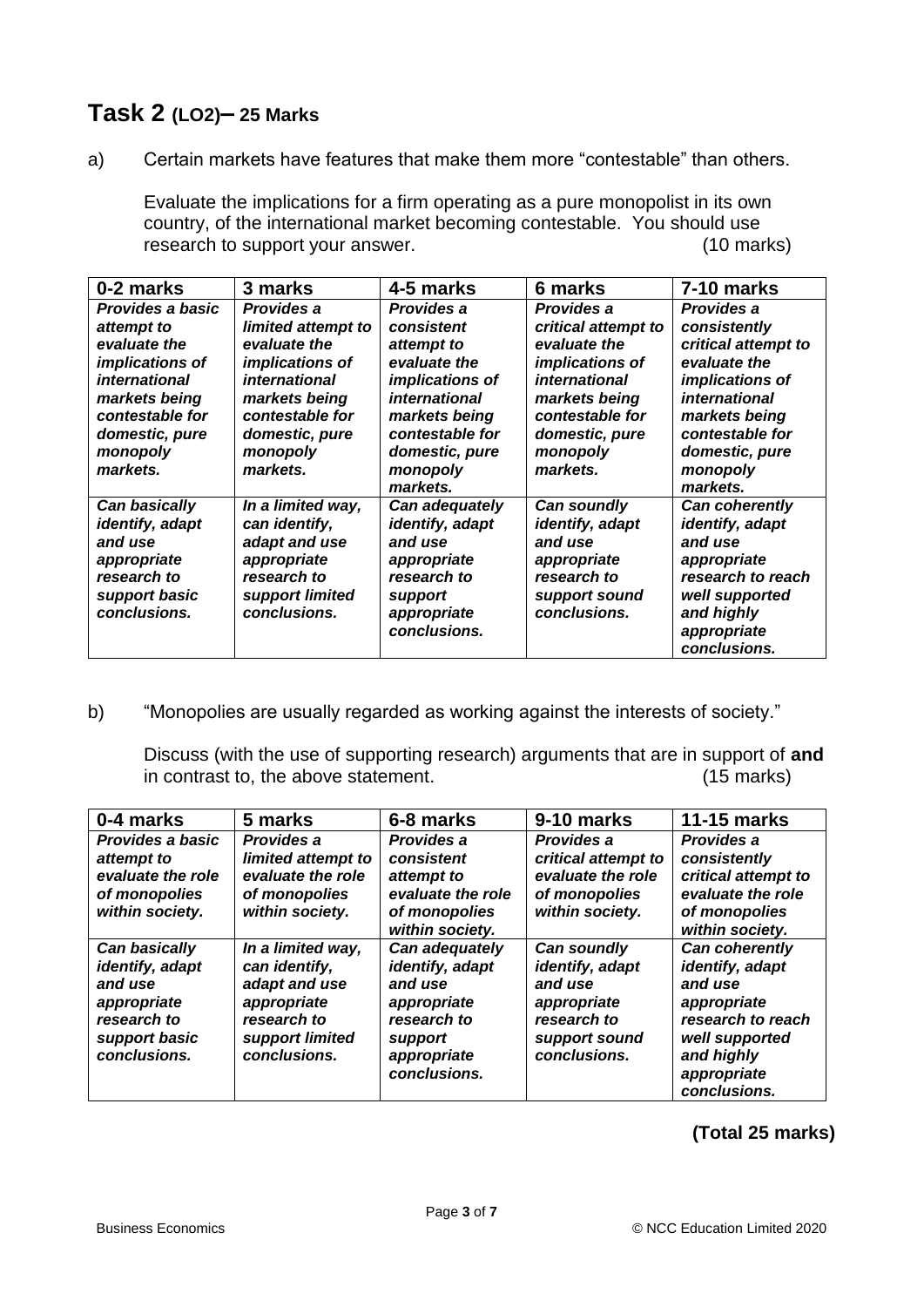## **Task 3 (LO3) – 25 Marks**

Aggregate demand in Country C is given by  $C + I + G + (X - Z)$ , where  $C =$  consumption expenditure  $I =$  investment expenditure G = government expenditure  $X =$  exports  $Z =$  imports

a) Assume that Country C is in recession, with a level of income of Y\* that is significantly less than the full employment level of income, as demonstrated in the diagram below:



The government of Country C decides to use fiscal policy, in the form of changes in government expenditure or taxation, in order to shift the economy from Y\* to Yf. Identify what the monetary implications of this change in fiscal policy will be **and** discuss how those implications may limit the effectiveness of the fiscal policy. (10 marks)

| 0-2 marks                                                                                                                                                         | 3 marks                                                                                                                                                             | 4-5 marks                                                                                                                                                                 | 6 marks                                                                                                                                                              | 7-10 marks                                                                                                                                                                           |
|-------------------------------------------------------------------------------------------------------------------------------------------------------------------|---------------------------------------------------------------------------------------------------------------------------------------------------------------------|---------------------------------------------------------------------------------------------------------------------------------------------------------------------------|----------------------------------------------------------------------------------------------------------------------------------------------------------------------|--------------------------------------------------------------------------------------------------------------------------------------------------------------------------------------|
| Provides a basic<br>understanding of<br>the monetary<br>implications of a<br>change in fiscal<br>policy.                                                          | Provides a<br>limited<br>understanding of<br>the monetary<br>implications of a<br>change in fiscal<br>policy.                                                       | Provides a<br>consistent<br>understanding of<br>the monetary<br>implications of a<br>change in fiscal<br>policy.                                                          | Provides a<br>critical<br>understanding of<br>the monetary<br>implications of a<br>change in fiscal<br>policy.                                                       | Provides a<br>consistently<br>critical<br>understanding of<br>the monetary<br>implications of a<br>change in fiscal<br>policy.                                                       |
| <b>Provides basic</b><br>interpretation<br>and evaluation of<br>how the<br>monetary<br><i>implications may</i><br>limit the<br>effectiveness of<br>fiscal policy. | <b>Provides limited</b><br>interpretation<br>and evaluation of<br>how the<br>monetary<br><i>implications may</i><br>limit the<br>effectiveness of<br>fiscal policy. | <b>Provides</b><br>consistent<br>interpretation<br>and evaluation of<br>how the<br>monetary<br><i>implications may</i><br>limit the<br>effectiveness of<br>fiscal policy. | <b>Provides critical</b><br>interpretation<br>and evaluation of<br>how the<br>monetary<br><i>implications may</i><br>limit the<br>effectiveness of<br>fiscal policy. | <b>Provides</b><br>consistently<br>critical<br>interpretation and<br>evaluation of how<br>the monetary<br><i>implications may</i><br>limit the<br>effectiveness of<br>fiscal policy. |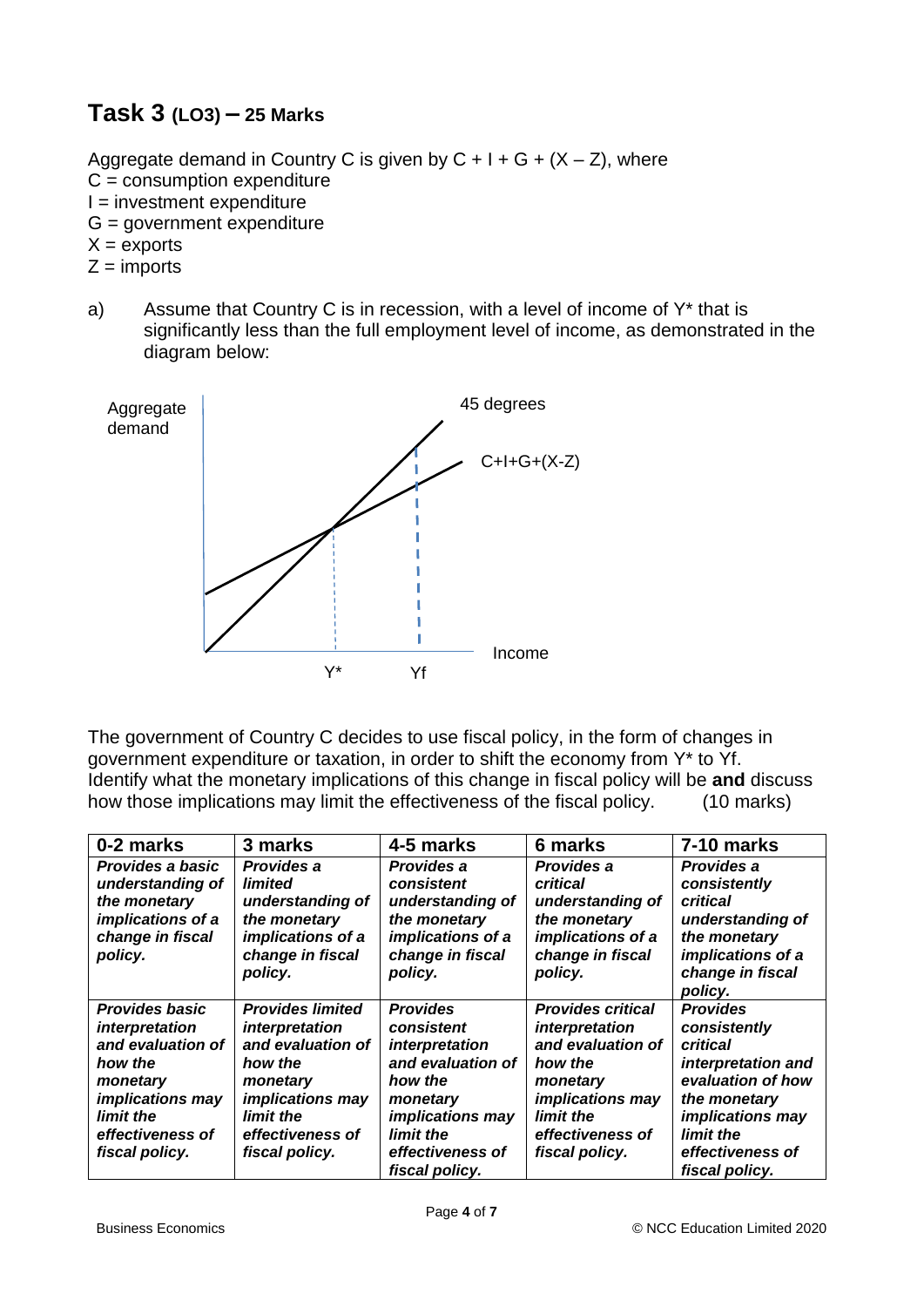b) Assess the THREE (3) major constraints that apply when governments use fiscal policy in an attempt to stabilise the level of income in an economy.

(15 marks)

| 0-4 marks                                                                                                                                    | 5 marks                                                                                                                                        | 6-8 marks                                                                                                                                       | 9-10 marks                                                                                                                                   | <b>11-15 marks</b>                                                                                                                     |
|----------------------------------------------------------------------------------------------------------------------------------------------|------------------------------------------------------------------------------------------------------------------------------------------------|-------------------------------------------------------------------------------------------------------------------------------------------------|----------------------------------------------------------------------------------------------------------------------------------------------|----------------------------------------------------------------------------------------------------------------------------------------|
| Provides a basic<br>understanding of<br>the 3 major<br>constraints<br>associated with<br>using fiscal<br>policy.                             | Provides a<br>limited<br>understanding of<br>the 3 major<br>constraints<br>associated with<br>using fiscal<br>policy.                          | Provides a<br>consistent<br>understanding of<br>the 3 major<br>constraints<br>associated with<br>using fiscal<br>policy.                        | Provides a<br>critical<br>understanding of<br>the 3 major<br>constraints<br>associated with<br>using fiscal<br>policy.                       | Provides a<br>consistently<br>critical<br>understanding of<br>the 3 major<br>constraints<br>associated with<br>using fiscal<br>policy. |
| <b>Demonstrates</b><br>basic ability to<br>assess the<br>effectiveness of<br>how the<br>constraints can<br>stabilise the level<br>of income. | <b>Demonstrates</b><br>limited ability to<br>assess the<br>effectiveness of<br>how the<br>constraints can<br>stabilise the level<br>of income. | <b>Demonstrates</b><br>adequate ability<br>to assess the<br>effectiveness of<br>how the<br>constraints can<br>stabilise the level<br>of income. | <b>Demonstrates</b><br>sound ability to<br>assess the<br>effectiveness of<br>how the<br>constraints can<br>stabilise the level<br>of income. | Can coherently<br>assess the<br>effectiveness of<br>how the<br>constraints can<br>stabilise the level<br>of income.                    |

**(Total: 25 marks)**

# **Task 4 (LO4) – 25 Marks**

a) Starting in March 2020, as a consequence of the Covid-19 pandemic, governments in many countries pursued "lockdown" policies, involving the temporary closure of many businesses and the requirement for as many people as possible to stay at home. Stock markets in many countries experienced large falls in value. Making use of the THREE (3) *motives for holding money*, analyse the impact of the Covid-19 pandemic upon the demand for holding money. (15 marks)

| 0-4 marks                                                                                                                 | 5 marks                                                                                                                     | 6-8 marks                                                                                                                    | 9-10 marks                                                                                                                | <b>11-15 marks</b>                                                                                         |
|---------------------------------------------------------------------------------------------------------------------------|-----------------------------------------------------------------------------------------------------------------------------|------------------------------------------------------------------------------------------------------------------------------|---------------------------------------------------------------------------------------------------------------------------|------------------------------------------------------------------------------------------------------------|
| Provides a basic<br>understanding of<br>the 3 major<br>motives for<br>holding money.                                      | Provides a<br>limited<br>understanding of<br>the 3 major<br>motives for<br>holding money.                                   | Provides a<br>consistent<br>understanding of<br>the 3 major<br>motives for<br>holding money.                                 | Provides a<br>critical<br>understanding of<br>the 3 major<br>motives for<br>holding money.                                | Provides a<br>consistently<br>critical<br>understanding of<br>the 3 major<br>motives for<br>holding money. |
| <b>Demonstrates</b><br>basic ability to<br>analyse the<br>impact of Covid-<br>19 upon the<br>demand for<br>holding money. | <b>Demonstrates</b><br>limited ability to<br>analyse the<br>impact of Covid-<br>19 upon the<br>demand for<br>holding money. | <b>Demonstrates</b><br>adequate ability<br>to analyse the<br>impact of Covid-<br>19 upon the<br>demand for<br>holding money. | <b>Demonstrates</b><br>sound ability to<br>analyse the<br>impact of Covid-<br>19 upon the<br>demand for<br>holding money. | Can coherently<br>analyse the<br>impact of Covid-<br>19 upon the<br>demand for<br>holding money.           |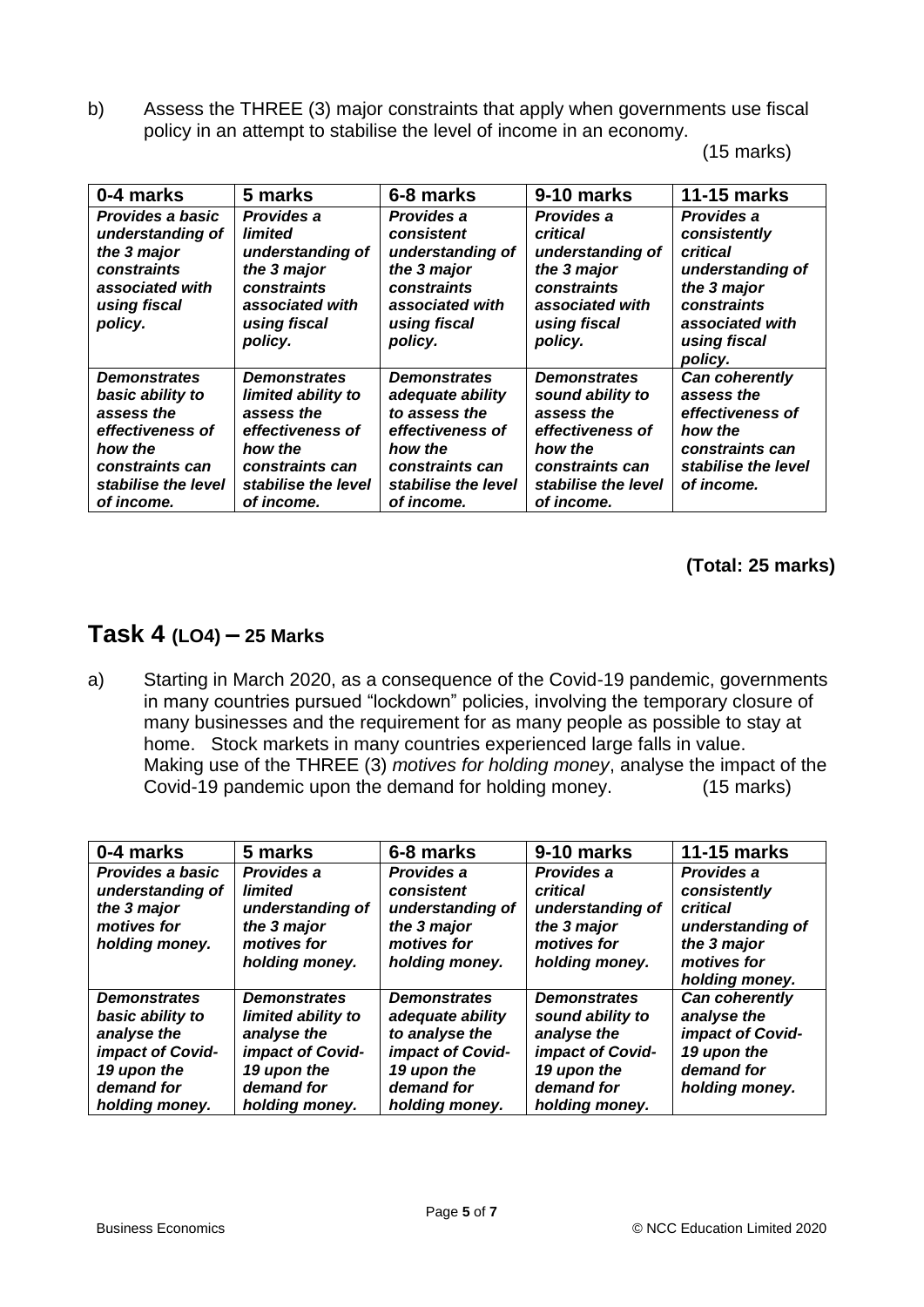b) In response to the Covid-19 pandemic, governments started to engage in largescale monetary easing, which resulted in interest rates at unprecedently low levels. Discuss how very low interest rates may affect the *real economy* and prevent a larger fall in national income that would otherwise occur. (10 marks)

| 0-2 marks                                                                                                                                                                           | 3 marks                                                                                                                                                                               | 4-5 marks                                                                                                                                                                                   | 6 marks                                                                                                                                                                                | 7-10 marks                                                                                                                                                                    |
|-------------------------------------------------------------------------------------------------------------------------------------------------------------------------------------|---------------------------------------------------------------------------------------------------------------------------------------------------------------------------------------|---------------------------------------------------------------------------------------------------------------------------------------------------------------------------------------------|----------------------------------------------------------------------------------------------------------------------------------------------------------------------------------------|-------------------------------------------------------------------------------------------------------------------------------------------------------------------------------|
| Provides a basic<br>understanding of<br>the role of<br>interest rates.                                                                                                              | Provides a<br>limited<br>understanding of<br>the role of<br><i>interest rates.</i>                                                                                                    | Provides a<br>consistent<br>understanding of<br>the role of<br><i>interest rates.</i>                                                                                                       | Provides a<br>critical<br>understanding of<br>the role of<br><i>interest rates.</i>                                                                                                    | Provides a<br>consistently<br>critical<br>understanding of<br>the role of interest<br>rates.                                                                                  |
| <b>Provides basic</b><br>interpretation<br>and evaluation of<br>how the interest<br>rates can prevent<br>a larger fall in<br>national income<br>in the identified<br>circumstances. | <b>Provides limited</b><br>interpretation<br>and evaluation of<br>how the interest<br>rates can prevent<br>a larger fall in<br>national income<br>in the identified<br>circumstances. | <b>Provides</b><br>consistent<br>interpretation<br>and evaluation of<br>how the interest<br>rates can prevent<br>a larger fall in<br>national income<br>in the identified<br>circumstances. | <b>Provides critical</b><br>interpretation<br>and evaluation of<br>how the interest<br>rates can prevent<br>a larger fall in<br>national income<br>in the identified<br>circumstances. | <b>Provides</b><br>interpretation and<br>evaluation of how<br>the interest rates<br>can prevent a<br>larger fall in<br>national income in<br>the identified<br>circumstances. |

#### **(Total: 25 marks)**

#### **Note to markers**

Please take appropriate action for any malpractice (plagiarism, collusion, referencing issues etc.) discovered as per the *AQ\_28-a01\_Academic Misconduct Policy* document. Please also complete and submit the *Malpractice Declaration Form*.